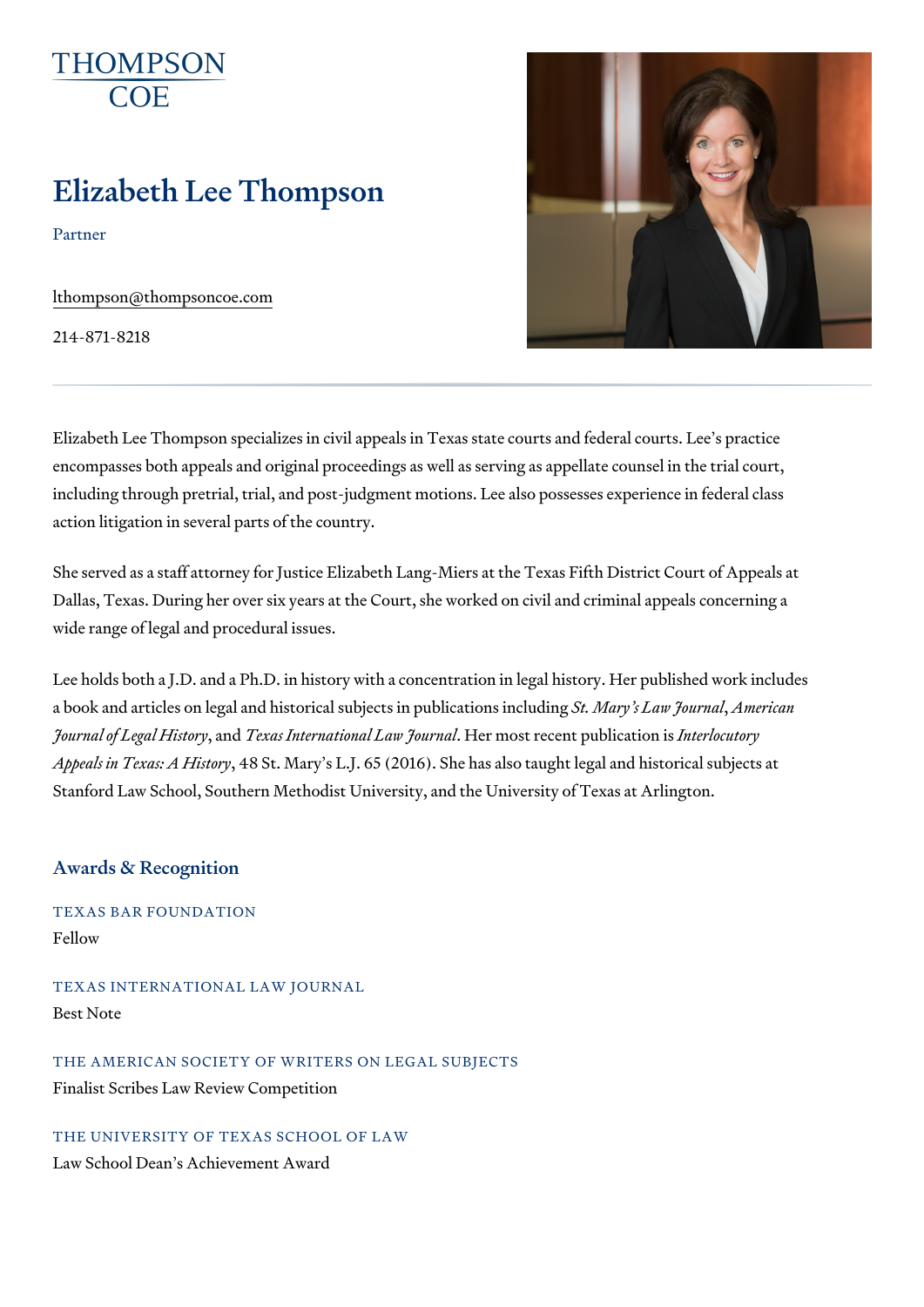TEXAS BOARD OF LEGAL SPECIALIZATION Board Certified in Civil Appellate Law

### Related Services

[Appellate Li](https://www.thompsoncoe.com/people/elizabeth-lee-thompson/)tigation

[Insura](https://www.thompsoncoe.com/people/elizabeth-lee-thompson/)nce

#### Publications & Speaking Engagements

Interlocutory Appeals in Texas: A History Dallas Bar Association Appellate Section May 2018

Interlocutory Appeals in Texas: A History Texas Fifth District Court of Appeals November 2017

[Interlocutory Appeals in Texas: A Hist](https://www.thompsoncoe.com/resources/publications/interlocutory-appeals-in-texas-a-history-48-st-marys-l-j-65/)ory, 48 St. Mary s L.J. 65 Jan 1, 2016

Interlocutory Appeals in Texas: A History 48 St. Mary s L.J. 65 2016

The 2019 Texas Legislature and Appellate Practice: Laws Enacted and Pro 31 The Appellate Advocate 244, State Bar of Texas Appellate Section Summer 2020

#### Education, Admissions & Activities

EDUCATION

The University of Texas School of Law J.D., with honors

The University of Texas at Austin Ph.D, M.A. History with Concentration in Legal History

The University of Texas at Austin B.A., magna cum laude Phi Beta Kappa